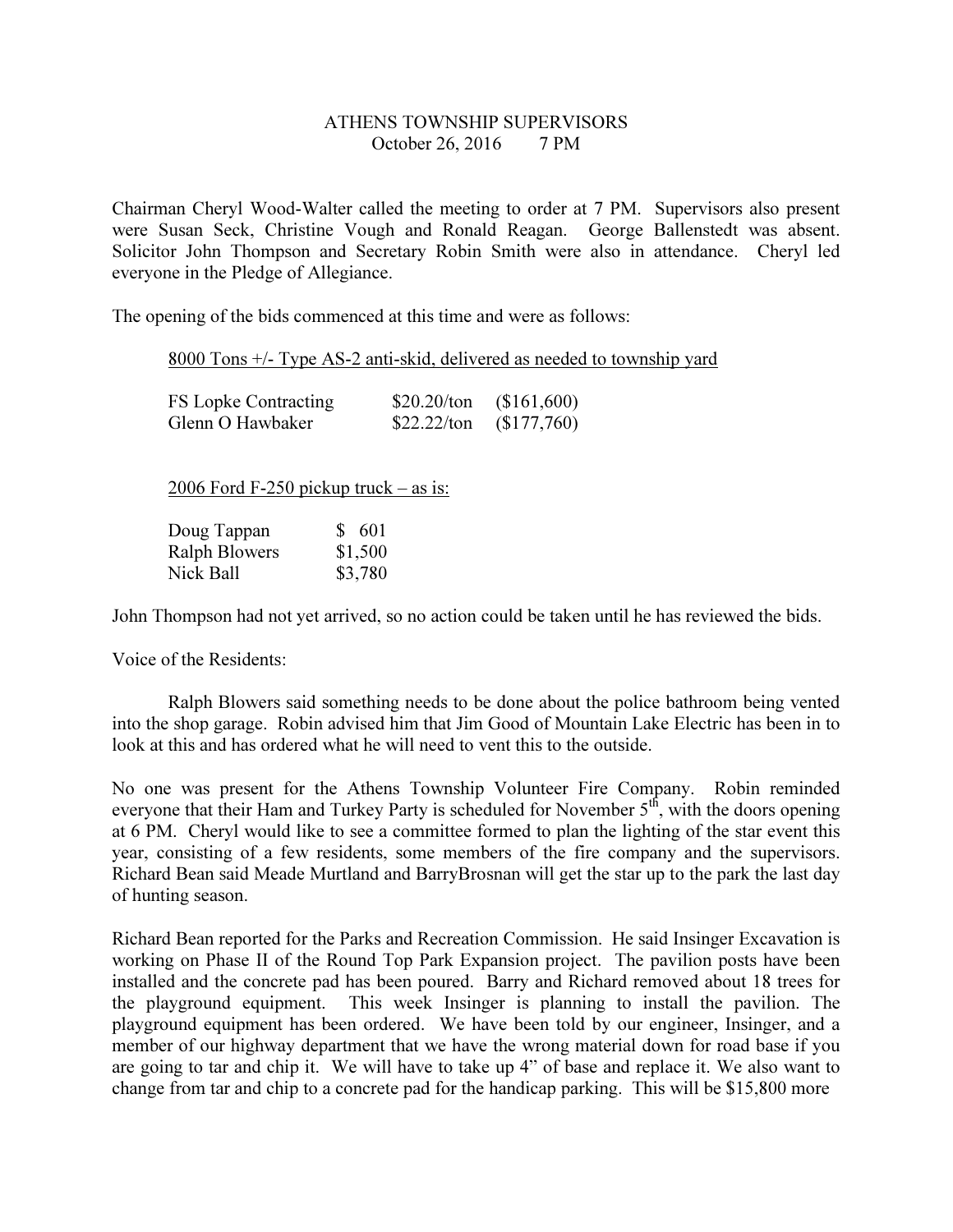Page Two Athens Township Supervisors October 26, 2016

for the base and \$8,400 for the concrete. Susan said it wasn't anyone in our highway department that said the material is wrong. Cheryl asked (regarding this error) if we can go after the responsible party. John said he would need something in writing from both our engineer and Insinger stating that the materials utilized were insufficient for the intended purpose. Richard said when they dig it out, they will put the fill down by Weaver and Bobcat where the highway department 'dumps' their loads. Robin said that if they dig this out and you intend to go after someone for it, you'll need to take lots of pictures to show what was there. Susan said we should get some buckets of the material that can be sampled.

John Thompson said he has the confirmed judgment against Mustang Carriers for the Tozer's Landing sign. Robin said she will need a copy of the judgment for the file. Richard met with the power company and they will be running the electric under the road to the new pavilions at a cost of \$2,400. He also said Insinger did not bid pressure-treated lumber for the docks, so that will be a change order. We did get inmates October  $18<sup>th</sup>$  for a couple of weeks. They have painted the Veterans Memorial Pavilion, cut brush on the overlooks and built a boardwalk on the trail from the lower parking lot to the new picnic area. We also received a \$5,000 memorial donation for John Minard, which will be used for one of the docks. We have not heard about a grant for Phase III yet. Barry's last day of work for the parks will be November  $11<sup>th</sup>$ . Round Top will close on November  $19<sup>th</sup>$ .

On motion of Ron, second by Susan, it was unanimous to pay the monthly bills as presented. A complete listing of revenues and expenditures is on file in the office of the Treasurer.

On motion of Cheryl, second by Ron, it was unanimous to approve the payment of the Daily Review invoice and the Manufacturers & Business Association invoice.

On motion of Ron, second by Susan, it was unanimous to approve Ed's PAFPM annual membership, and approve Robin and Ruth's attendance at the Quickbooks payroll class in Towanda on November  $4<sup>th</sup>$  (\$20 each).

On motion of Cheryl, second by Ron, it was unanimous to release the Spalding Memorial Library funds for 2016.

On motion of Christine, second by Susan, it was unanimous to approve the advertisement of the proposed budget for adoption at our November 30<sup>th</sup> meeting. There will be no tax increase.

On motion of Cheryl, second by Christine, it was unanimous to adopt RESOLUTION 2016-12 designating Robin Smith as the Agent for the 2016 buyout program.

On motion of Ron, second by Cheryl, it was unanimous to approve the Maintenance Agreement Certification required for the 2016 buyout program.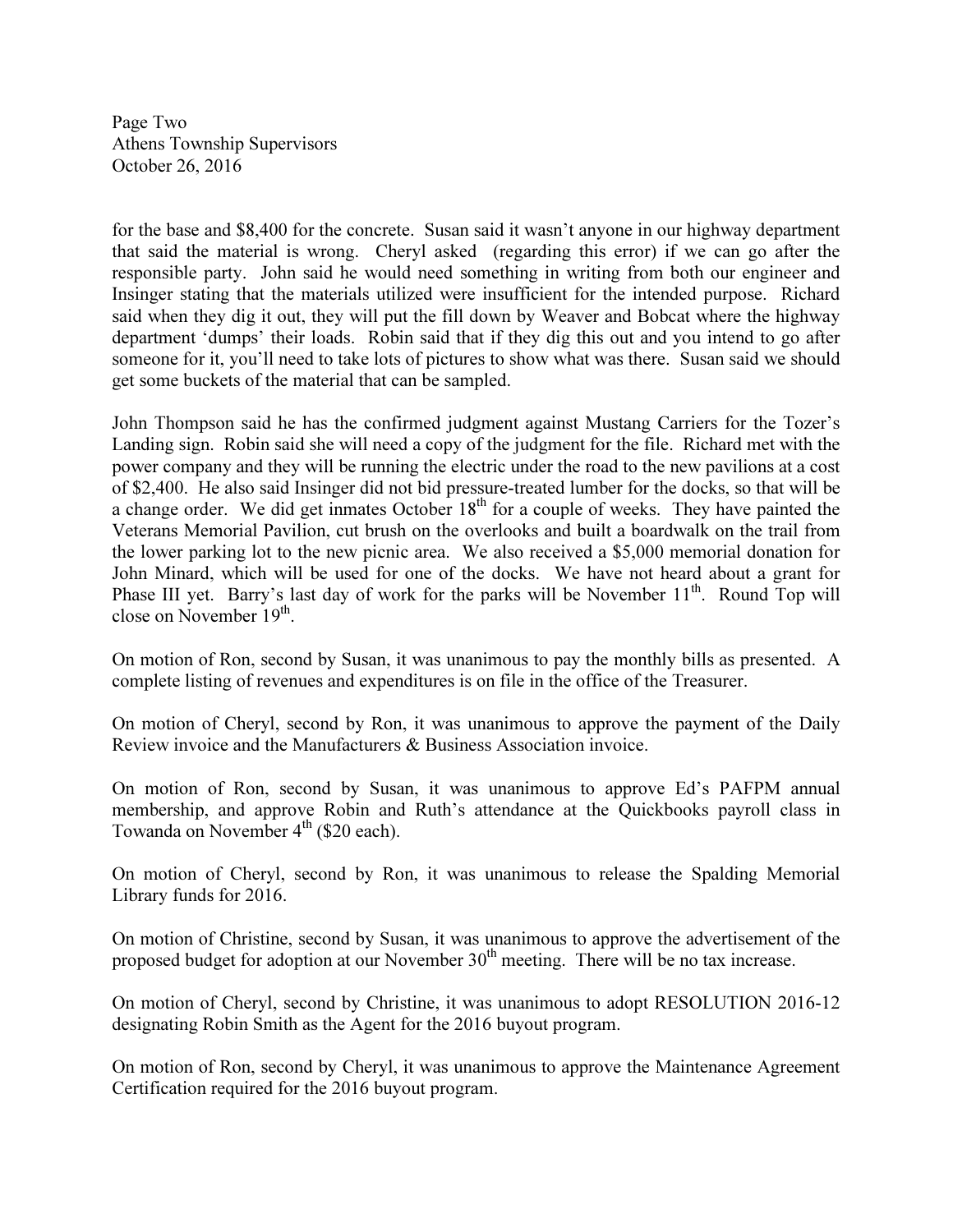Page Three Athens Township Supervisors October 26, 2016

Robin had received a request to have Athens Township participate in the Hometown Heroes banner project for township veterans. She just received the call today and didn't have time to do much research on it, but she did bring a copy of Sayre's brochure that gives a brief overview of their program. Concerns were raised as to how long they are up, are they replaced when weathered, who pays for them, etc. We will all do some homework on this for our November  $30<sup>th</sup>$  meeting.

A joint meeting of all township boards was set for January 11, 2017 at 6 PM at the township building so we can all be brought up to speed on what is happening with each board.

Gary Chandler has adopted Murphy Road through our Adopt-A-Township-Road program. He and 8 others did a 3-hour cleanup on October 2<sup>nd</sup> and collected 10 bags of trash, tires, TVs, a mattress, junk, etc. The Board thanks them and appreciates their efforts!

Trick-or-Treating will be held on Monday, October  $31<sup>st</sup>$  from 6 – 8 PM.

Ron said we had set apart \$189,000 for matching funds for the park project until the loan was approved, which it now has been. He would like to see that money put into the building fund and use part of it to pave the parking lots here at the building. He also said we have 10 officers, it's hard for the guys to work in the garage – we need to keep moving forward on a new building. No action was taken at this time.

Susan said the guys are getting ready for winter. They're working on roads, filling and widening. They've been working with the state and local road programs. Her goal is to tar and chip the hilly roads next year. Cole Street is patched and they have fixed the lawns. They will be bidding out blacktop for next year to do that. The stormwater tanks at the top of Cole Street have been pumped, as well as the ones at Pine Street. They will be taking the lids off and getting the sediment out. They are also looking into salt brine – and getting prices on materials and equipment to do that. King Road has been striped.

John Thompson reviewed the bids for the truck and the antiskid, and said they were all in order. On motion of Susan, second by Christine, it was unanimous to award the antiskid bid to FS Lopke. On motion of Ron, second by Cheryl, it was unanimous to award the truck bid to Nick Ball.

On motion of Ron, second by Cheryl, it passed to approve the minutes of September  $28<sup>th</sup>$ , with Susan abstaining because she was absent from that meeting; and unanimous on the minutes of October 4, 2016.

On motion of Cheryl, second by Susan, it was unanimous to accept the monthly reports as presented.